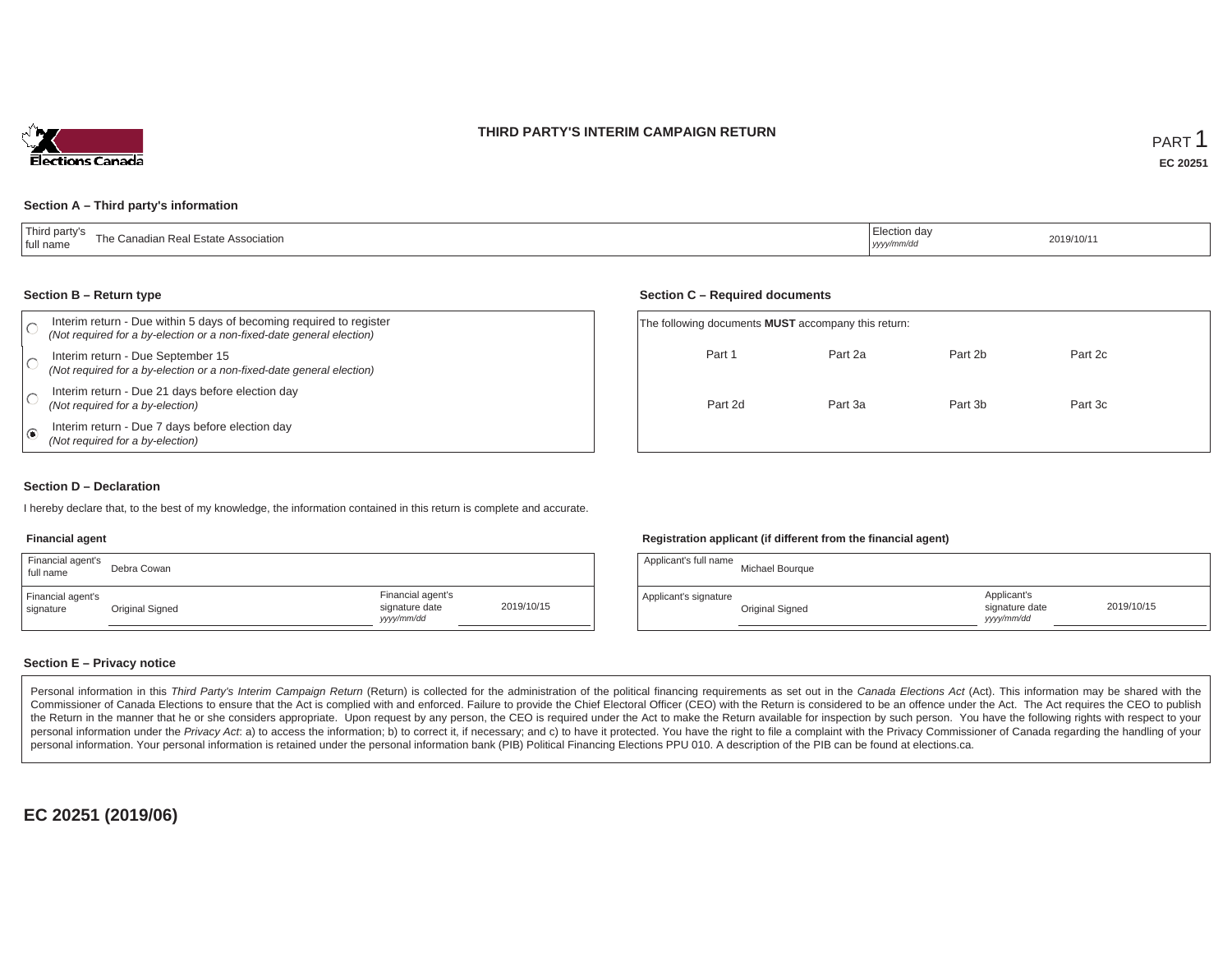

## **THIRD PARTY'S INTERIM CAMPAIGN RETURN THIRD PARTY'S INTERIM CAMPAIGN RETURN<br>Statement of monetary contributions received PART 2a**

| No. | Full name                                                                           | <b>Street</b><br>no. | <b>Street</b> | Apt. | City | Prov./<br>Terr. | Postal<br>code | Date<br>received<br>yyyy/mm/dd                                                 | Individual | Business /<br>Commercial<br>organization | Government | Trade union | Corporation | Unincorporated<br>without share<br>capital dissociation or<br>association |
|-----|-------------------------------------------------------------------------------------|----------------------|---------------|------|------|-----------------|----------------|--------------------------------------------------------------------------------|------------|------------------------------------------|------------|-------------|-------------|---------------------------------------------------------------------------|
|     |                                                                                     |                      |               |      |      |                 |                |                                                                                | \$         | \$                                       | \$         | $\sqrt{2}$  | \$          | \$                                                                        |
|     |                                                                                     |                      |               |      |      |                 |                |                                                                                |            |                                          |            |             |             |                                                                           |
|     |                                                                                     |                      |               |      |      |                 |                |                                                                                |            |                                          |            |             |             |                                                                           |
|     |                                                                                     |                      |               |      |      |                 |                |                                                                                |            |                                          |            |             |             |                                                                           |
|     |                                                                                     |                      |               |      |      |                 |                |                                                                                |            |                                          |            |             |             |                                                                           |
|     |                                                                                     |                      |               |      |      |                 |                |                                                                                |            |                                          |            |             |             |                                                                           |
|     |                                                                                     |                      |               |      |      |                 |                |                                                                                |            |                                          |            |             |             |                                                                           |
|     |                                                                                     |                      |               |      |      |                 |                |                                                                                |            |                                          |            |             |             |                                                                           |
|     |                                                                                     |                      |               |      |      |                 |                |                                                                                |            |                                          |            |             |             |                                                                           |
|     |                                                                                     |                      |               |      |      |                 |                |                                                                                |            |                                          |            |             |             |                                                                           |
|     |                                                                                     |                      |               |      |      |                 |                |                                                                                |            |                                          |            |             |             |                                                                           |
|     |                                                                                     |                      |               |      |      |                 |                |                                                                                |            |                                          |            |             |             |                                                                           |
|     |                                                                                     |                      |               |      |      |                 |                |                                                                                |            |                                          |            |             |             |                                                                           |
|     |                                                                                     |                      |               |      |      |                 |                |                                                                                |            |                                          |            |             |             |                                                                           |
|     |                                                                                     |                      |               |      |      |                 |                |                                                                                |            |                                          |            |             |             |                                                                           |
|     |                                                                                     |                      |               |      |      |                 |                | Totals carried forward from previous page \$                                   |            |                                          |            |             |             |                                                                           |
|     |                                                                                     |                      |               |      |      |                 |                | Total amount of monetary contributions by contributors who gave over \$200 (A) |            |                                          |            |             |             |                                                                           |
|     |                                                                                     |                      |               |      |      |                 |                | Number of contributors who gave over \$200                                     |            |                                          |            |             |             |                                                                           |
|     | Total amount of monetary contributions by contributors who gave \$200 or less $(B)$ |                      |               |      |      |                 |                |                                                                                |            |                                          |            |             |             |                                                                           |
|     |                                                                                     |                      |               |      |      |                 |                | Number of contributors who gave \$200 or less                                  |            |                                          |            |             |             |                                                                           |
|     |                                                                                     |                      |               |      |      |                 |                | Total amount of all monetary contributions (A+B)                               |            |                                          |            |             |             |                                                                           |
|     |                                                                                     |                      |               |      |      |                 |                | Number of contributors who gave monetary contributions                         |            |                                          |            |             |             |                                                                           |

| Third<br>party |  | ı da<br>2019/10/1<br>,,,,, | Page.<br>ັ |
|----------------|--|----------------------------|------------|
|----------------|--|----------------------------|------------|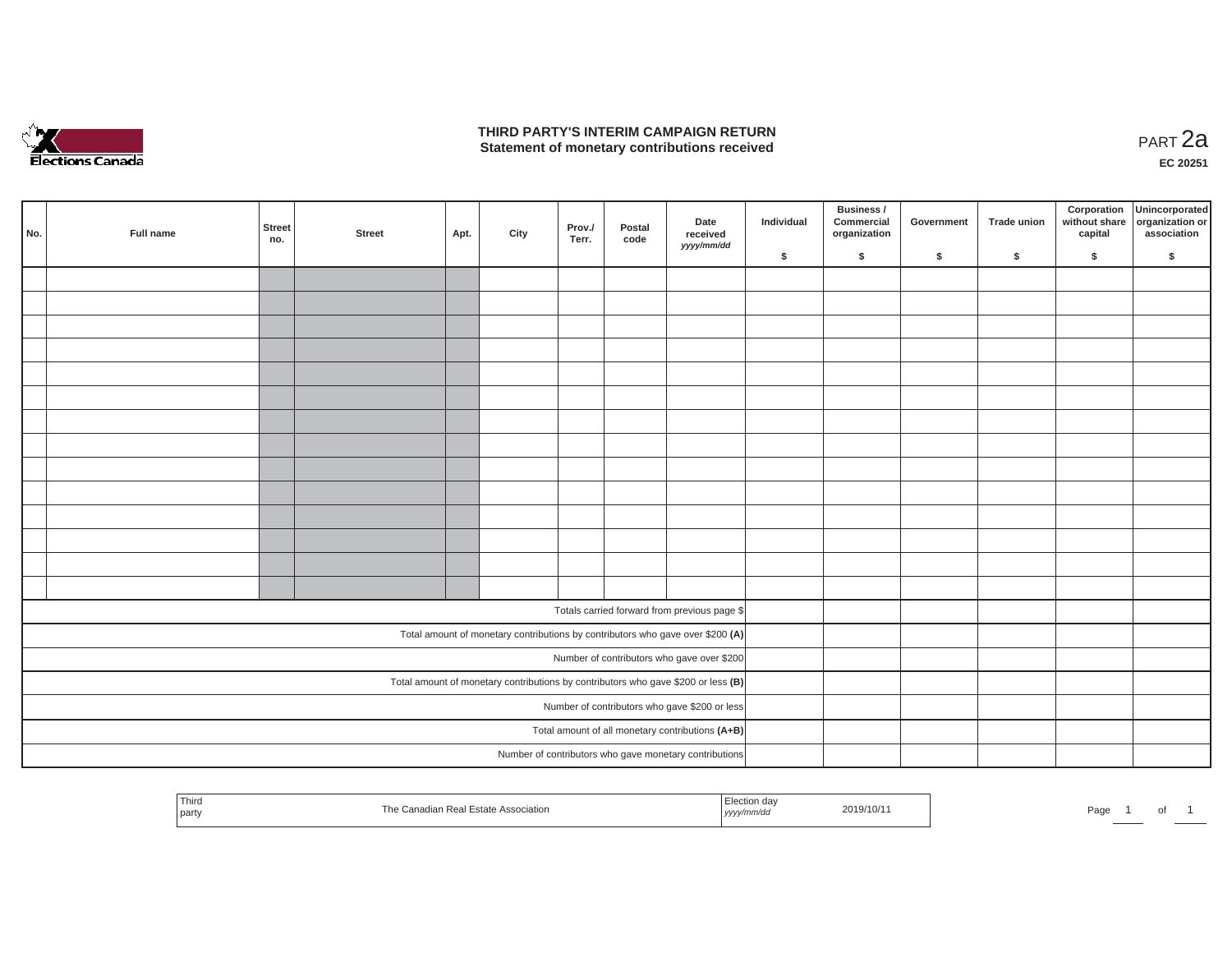

## **THIRD PARTY'S INTERIM CAMPAIGN RETURN**  THIRD PARTY'S INTERIM CAMPAIGN RETURN<br>Statement of non-monetary contributions received<br>**PART 2**b

**EC 20251**

| No. | Full name | Street<br>no. | <b>Street</b> | Apt. | City | Prov./<br>Terr. | Postal<br>code | Date<br>received                                                                      | Individual | Business /<br>Commercial<br>organization | Government | <b>Trade union</b> | Corporation<br>capital | Unincorporated<br>without share organization or<br>association |
|-----|-----------|---------------|---------------|------|------|-----------------|----------------|---------------------------------------------------------------------------------------|------------|------------------------------------------|------------|--------------------|------------------------|----------------------------------------------------------------|
|     |           |               |               |      |      |                 |                | yyyy/mm/dd                                                                            | \$         | \$                                       | \$         | \$                 | \$                     | \$                                                             |
|     |           |               |               |      |      |                 |                |                                                                                       |            |                                          |            |                    |                        |                                                                |
|     |           |               |               |      |      |                 |                |                                                                                       |            |                                          |            |                    |                        |                                                                |
|     |           |               |               |      |      |                 |                |                                                                                       |            |                                          |            |                    |                        |                                                                |
|     |           |               |               |      |      |                 |                |                                                                                       |            |                                          |            |                    |                        |                                                                |
|     |           |               |               |      |      |                 |                |                                                                                       |            |                                          |            |                    |                        |                                                                |
|     |           |               |               |      |      |                 |                |                                                                                       |            |                                          |            |                    |                        |                                                                |
|     |           |               |               |      |      |                 |                |                                                                                       |            |                                          |            |                    |                        |                                                                |
|     |           |               |               |      |      |                 |                |                                                                                       |            |                                          |            |                    |                        |                                                                |
|     |           |               |               |      |      |                 |                |                                                                                       |            |                                          |            |                    |                        |                                                                |
|     |           |               |               |      |      |                 |                |                                                                                       |            |                                          |            |                    |                        |                                                                |
|     |           |               |               |      |      |                 |                |                                                                                       |            |                                          |            |                    |                        |                                                                |
|     |           |               |               |      |      |                 |                |                                                                                       |            |                                          |            |                    |                        |                                                                |
|     |           |               |               |      |      |                 |                |                                                                                       |            |                                          |            |                    |                        |                                                                |
|     |           |               |               |      |      |                 |                |                                                                                       |            |                                          |            |                    |                        |                                                                |
|     |           |               |               |      |      |                 |                | Totals carried forward from previous page \$                                          |            |                                          |            |                    |                        |                                                                |
|     |           |               |               |      |      |                 |                | Total amount of non-monetary contributions by contributors who gave over \$200 (A)    |            |                                          |            |                    |                        |                                                                |
|     |           |               |               |      |      |                 |                | Number of contributors who gave over \$200                                            |            |                                          |            |                    |                        |                                                                |
|     |           |               |               |      |      |                 |                | Total amount of non-monetary contributions by contributors who gave \$200 or less (B) |            |                                          |            |                    |                        |                                                                |
|     |           |               |               |      |      |                 |                | Number of contributors who gave \$200 or less                                         |            |                                          |            |                    |                        |                                                                |
|     |           |               |               |      |      |                 |                | Total amount of all non-monetary contributions (A+B)                                  |            |                                          |            |                    |                        |                                                                |
|     |           |               |               |      |      |                 |                | Number of contributors who gave non-monetary contributions                            |            |                                          |            |                    |                        |                                                                |

| Third<br>ection dav<br>2019/10/1<br><b>Association</b><br>Estate.<br>∟Real F<br>party<br>mm/ac<br>, <i>yyyy</i> | Page<br>וש |
|-----------------------------------------------------------------------------------------------------------------|------------|
|-----------------------------------------------------------------------------------------------------------------|------------|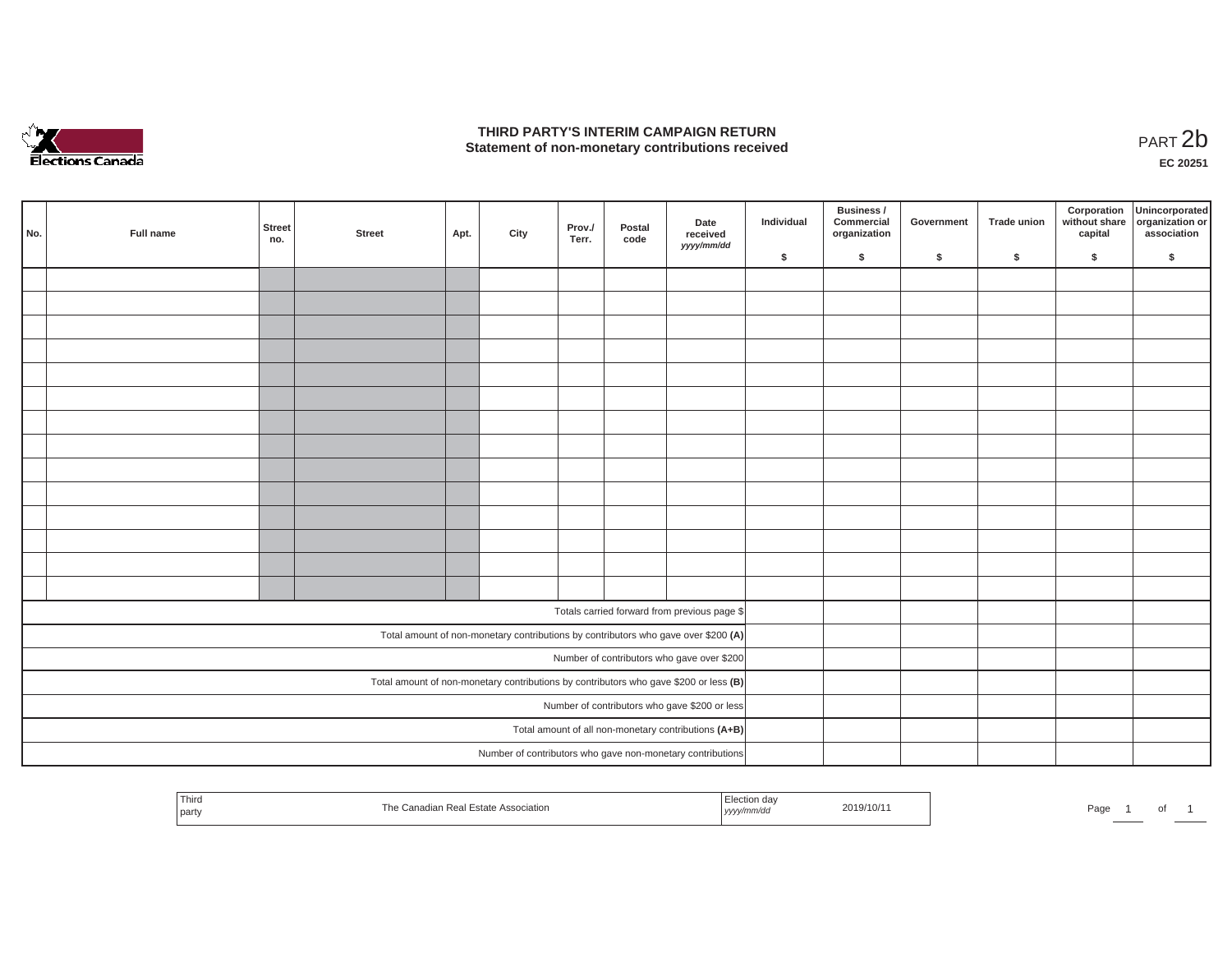

## **THIRD PARTY'S INTERIM CAMPAIGN RETURN**  RD PARTY'S INTERIM CAMPAIGN RETURN<br>Statement of operating loans received **PART 2c**

**EC 20251**

|                                           |           |                                                                 |        |      |      |                 |                |                                                              |            | Business /                 |            |             |         | Corporation Unincorporated<br>without share organization or |
|-------------------------------------------|-----------|-----------------------------------------------------------------|--------|------|------|-----------------|----------------|--------------------------------------------------------------|------------|----------------------------|------------|-------------|---------|-------------------------------------------------------------|
| No.                                       | Full name | Street<br>no.                                                   | Street | Apt. | City | Prov./<br>Terr. | Postal<br>code | Date<br>received                                             | Individual | Commercial<br>organization | Government | Trade union | capital | association                                                 |
|                                           |           |                                                                 |        |      |      |                 |                | yyyy/mm/dd                                                   | \$         | $\sqrt{2}$                 | \$         | $\sqrt{2}$  | \$      | \$                                                          |
|                                           |           |                                                                 |        |      |      |                 |                |                                                              |            |                            |            |             |         |                                                             |
|                                           |           |                                                                 |        |      |      |                 |                |                                                              |            |                            |            |             |         |                                                             |
|                                           |           |                                                                 |        |      |      |                 |                |                                                              |            |                            |            |             |         |                                                             |
|                                           |           |                                                                 |        |      |      |                 |                |                                                              |            |                            |            |             |         |                                                             |
|                                           |           |                                                                 |        |      |      |                 |                |                                                              |            |                            |            |             |         |                                                             |
|                                           |           |                                                                 |        |      |      |                 |                |                                                              |            |                            |            |             |         |                                                             |
|                                           |           |                                                                 |        |      |      |                 |                |                                                              |            |                            |            |             |         |                                                             |
|                                           |           |                                                                 |        |      |      |                 |                |                                                              |            |                            |            |             |         |                                                             |
|                                           |           |                                                                 |        |      |      |                 |                |                                                              |            |                            |            |             |         |                                                             |
|                                           |           |                                                                 |        |      |      |                 |                |                                                              |            |                            |            |             |         |                                                             |
|                                           |           |                                                                 |        |      |      |                 |                |                                                              |            |                            |            |             |         |                                                             |
|                                           |           |                                                                 |        |      |      |                 |                |                                                              |            |                            |            |             |         |                                                             |
|                                           |           |                                                                 |        |      |      |                 |                |                                                              |            |                            |            |             |         |                                                             |
|                                           |           |                                                                 |        |      |      |                 |                |                                                              |            |                            |            |             |         |                                                             |
|                                           |           |                                                                 |        |      |      |                 |                | Totals carried forward from previous page \$                 |            |                            |            |             |         |                                                             |
|                                           |           |                                                                 |        |      |      |                 |                | Total amount of loans by lenders who provided over \$200 (A) |            |                            |            |             |         |                                                             |
| Number of lenders who provided over \$200 |           |                                                                 |        |      |      |                 |                |                                                              |            |                            |            |             |         |                                                             |
|                                           |           | Total amount of loans by lenders who provided \$200 or less (B) |        |      |      |                 |                |                                                              |            |                            |            |             |         |                                                             |
|                                           |           |                                                                 |        |      |      |                 |                | Number of lenders who provided \$200 or less                 |            |                            |            |             |         |                                                             |
|                                           |           |                                                                 |        |      |      |                 |                | Total amount of all loans (A+B)                              |            |                            |            |             |         |                                                             |
|                                           |           |                                                                 |        |      |      |                 |                | Number of all lenders who provided loans                     |            |                            |            |             |         |                                                             |

| Third   |                                                     | า da√             | 2019/10/1 |      |   |
|---------|-----------------------------------------------------|-------------------|-----------|------|---|
| ' party | : Canadian Real<br><b>Estate Association</b><br>ne. | 'nm/aa<br>yyyy/rr |           | Page | ັ |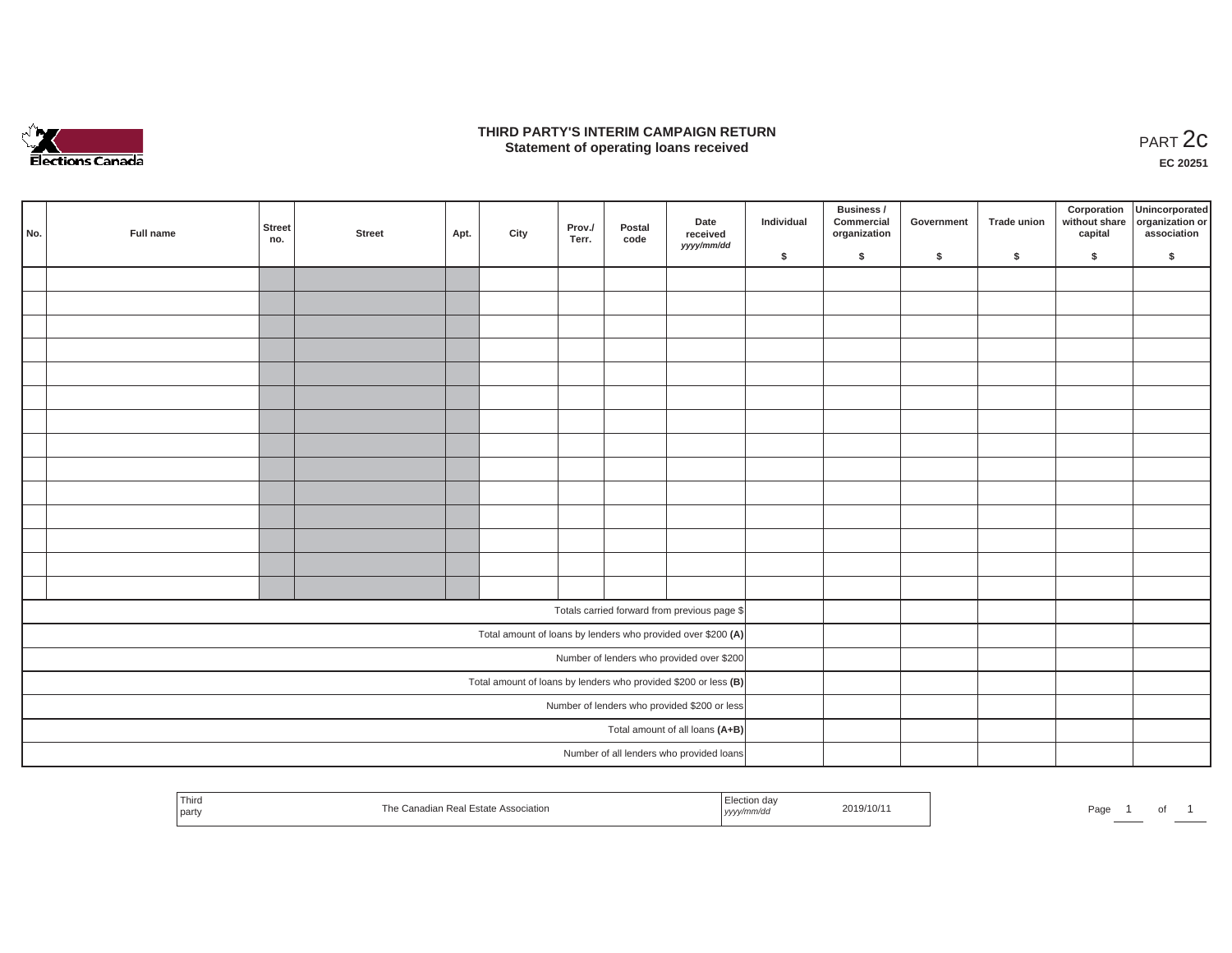

## **THIRD PARTY'S INTERIM CAMPAIGN RETURN SUMMARY STATE SUMMARY OF A SUMMARY OF A SUMMARY OF A SUMMARY OF A SUMMARY OF A SUMMARY OF A SUMMARY OF A SUMMA**<br> **Summary of inflows**

| No.   | Type of contributor / lender                    | <b>Monetary</b><br>contributions<br>(Part 2a)<br>Ŝ. | Non-monetary<br>contributions<br>(Part 2b)<br>\$ | Loans<br>(Part 2c)<br>\$ | <b>Total</b><br>\$ | Number of<br>contributors and<br>lenders |
|-------|-------------------------------------------------|-----------------------------------------------------|--------------------------------------------------|--------------------------|--------------------|------------------------------------------|
|       | 1. Individuals                                  |                                                     |                                                  |                          |                    |                                          |
|       | 2. Businesses / Commercial organizations        |                                                     |                                                  |                          |                    |                                          |
| 3.    | Governments                                     |                                                     |                                                  |                          |                    |                                          |
|       | 4. Trade unions                                 |                                                     |                                                  |                          |                    |                                          |
| 5.    | Corporations without share capital              |                                                     |                                                  |                          |                    |                                          |
|       | 6. Unincorporated organizations or associations |                                                     |                                                  |                          |                    |                                          |
|       | 7.   Total (items 1 to 6)                       |                                                     |                                                  |                          |                    |                                          |
| Total |                                                 |                                                     |                                                  |                          |                    |                                          |
|       | 8. Amount of third party's resources used       |                                                     |                                                  |                          |                    |                                          |
|       | 9. Grand total (items $7$ and $8$ )             |                                                     |                                                  |                          |                    |                                          |

| Third                                | Election dav |
|--------------------------------------|--------------|
| The Canadian Real Estate Association | 2019/10/1    |
| party                                | yyyy/mm/dd   |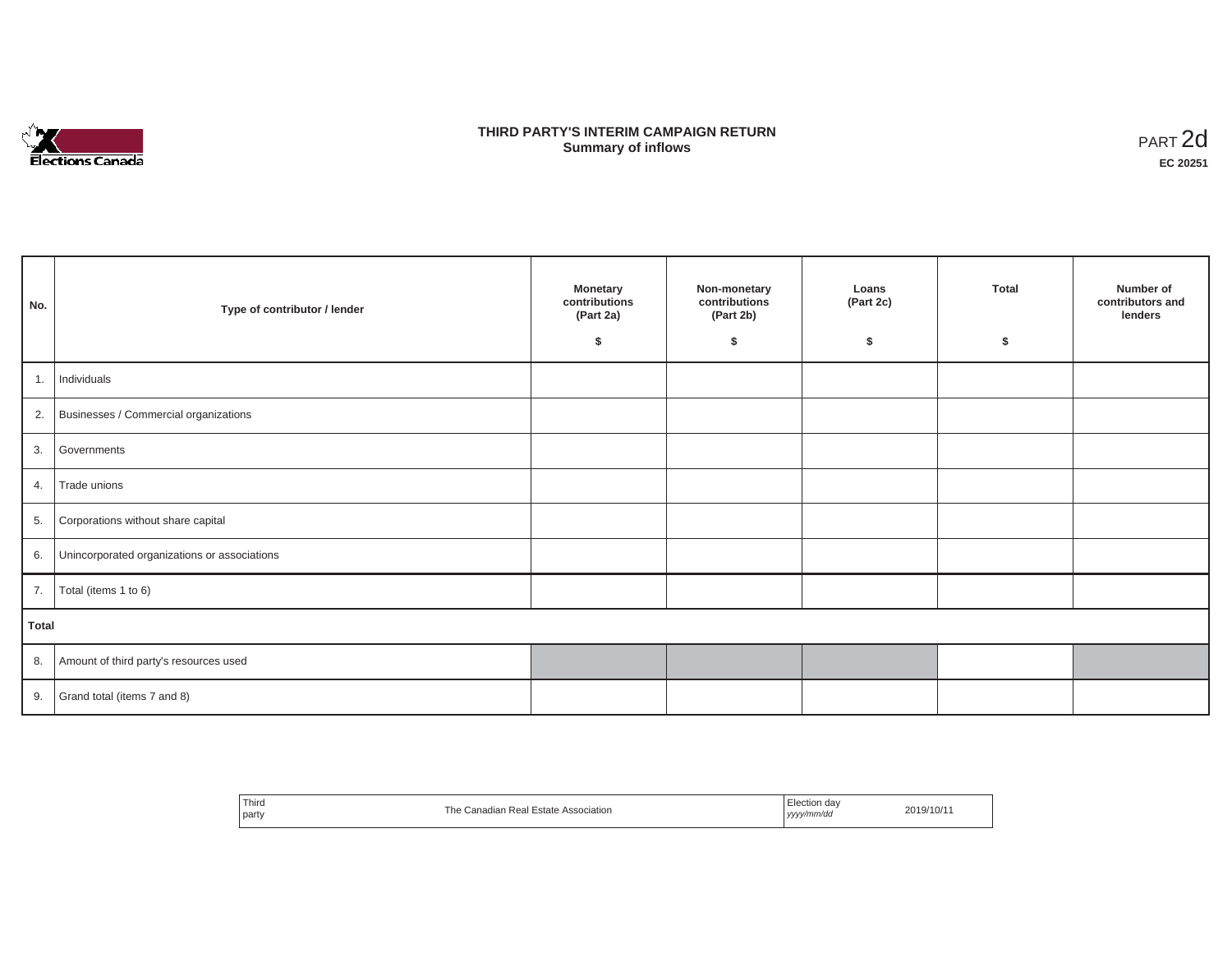

# **THIRD PARTY'S INTERIM CAMPAIGN RETURN Statement of expenses incurred for regulated activities that take place during the pre-election period**  *(Only applicable to a fixed-date general election)*

<code>PART $3$ a</code> **EC 20251**

For a list of expense types, expense categories and expense subcategories, refer to Annex II in the Instructions.

| No.      | Date<br>incurred<br>yyyy/mm/dd | <b>ED Code</b><br>(if applicable) | Supplier | <b>Expense type</b> | Expense<br>category | Expense<br>subcategory | <b>Starting date</b><br>of activity, $\begin{vmatrix} 1 & 1 \\ 0 & 0 \end{vmatrix}$ of activity,<br>or survey<br>yyyy/mm/dd | <b>Ending date</b><br>or survey<br>yyyy/mm/dd | Place of activity or<br>advertisement        | <b>Expense amount</b><br>$\sqrt[6]{\frac{1}{2}}$ |
|----------|--------------------------------|-----------------------------------|----------|---------------------|---------------------|------------------------|-----------------------------------------------------------------------------------------------------------------------------|-----------------------------------------------|----------------------------------------------|--------------------------------------------------|
|          |                                |                                   |          |                     |                     |                        |                                                                                                                             |                                               |                                              |                                                  |
|          |                                |                                   |          |                     |                     |                        |                                                                                                                             |                                               |                                              |                                                  |
|          |                                |                                   |          |                     |                     |                        |                                                                                                                             |                                               |                                              |                                                  |
|          |                                |                                   |          |                     |                     |                        |                                                                                                                             |                                               |                                              |                                                  |
|          |                                |                                   |          |                     |                     |                        |                                                                                                                             |                                               |                                              |                                                  |
|          |                                |                                   |          |                     |                     |                        |                                                                                                                             |                                               |                                              |                                                  |
|          |                                |                                   |          |                     |                     |                        |                                                                                                                             |                                               |                                              |                                                  |
|          |                                |                                   |          |                     |                     |                        |                                                                                                                             |                                               |                                              |                                                  |
|          |                                |                                   |          |                     |                     |                        |                                                                                                                             |                                               |                                              |                                                  |
|          |                                |                                   |          |                     |                     |                        |                                                                                                                             |                                               |                                              |                                                  |
|          |                                |                                   |          |                     |                     |                        |                                                                                                                             |                                               |                                              |                                                  |
|          |                                |                                   |          |                     |                     |                        |                                                                                                                             |                                               |                                              |                                                  |
|          |                                |                                   |          |                     |                     |                        |                                                                                                                             |                                               |                                              |                                                  |
|          |                                |                                   |          |                     |                     |                        |                                                                                                                             |                                               |                                              |                                                  |
|          |                                |                                   |          |                     |                     |                        |                                                                                                                             |                                               |                                              |                                                  |
|          |                                |                                   |          |                     |                     |                        |                                                                                                                             |                                               |                                              |                                                  |
|          |                                |                                   |          |                     |                     |                        |                                                                                                                             |                                               |                                              |                                                  |
|          |                                |                                   |          |                     |                     |                        |                                                                                                                             |                                               | Totals carried forward from previous page \$ |                                                  |
| Total \$ |                                |                                   |          |                     |                     |                        |                                                                                                                             |                                               |                                              |                                                  |

| <sup>1</sup> Third<br>party | $\sim$ | V10/1<br>.<br>,,,, | dut<br>ັບເ |
|-----------------------------|--------|--------------------|------------|
|-----------------------------|--------|--------------------|------------|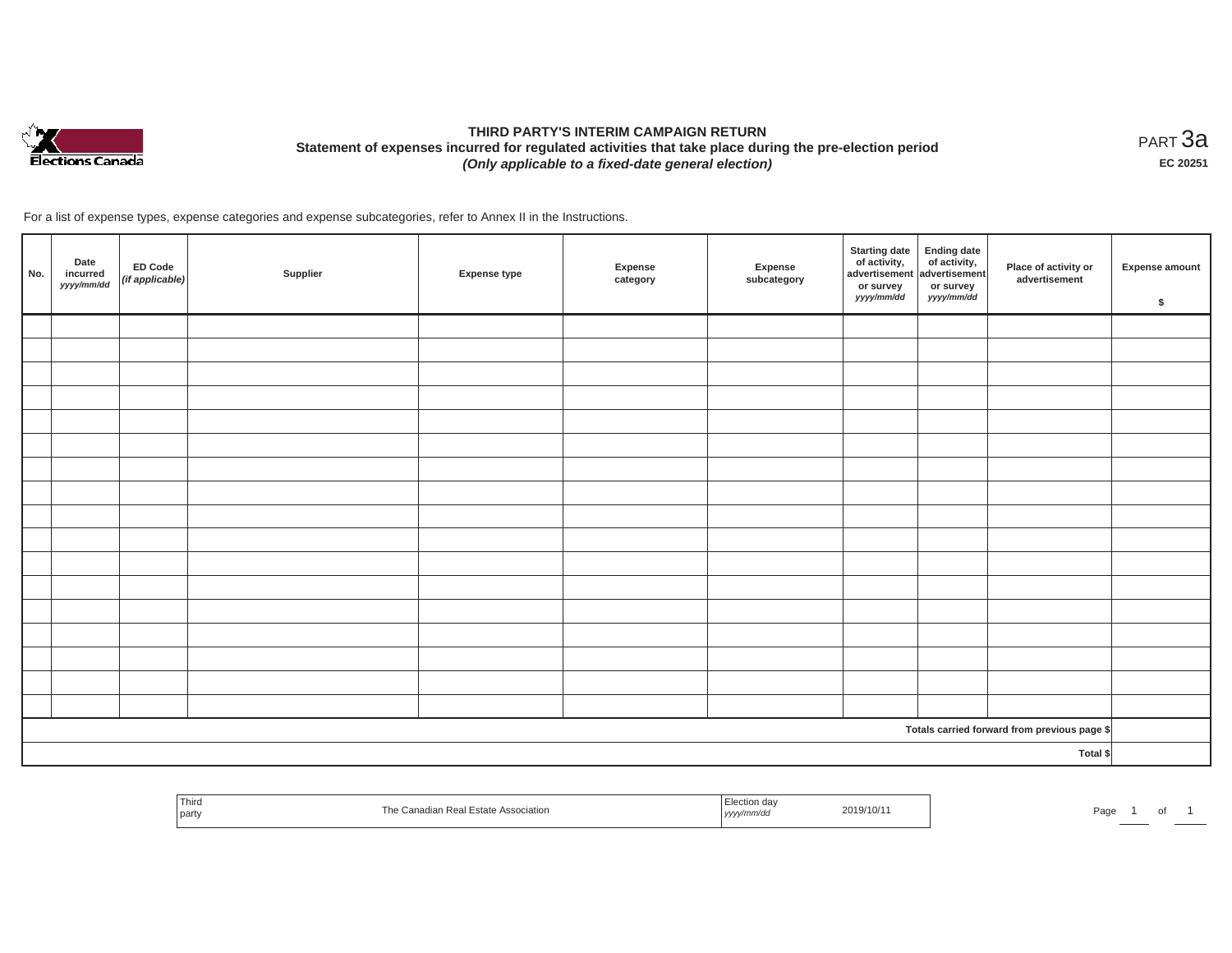

# **THIRD PARTY'S INTERIM CAMPAIGN RETURN Statement of expenses incurred for regulated activities that take place during the election period**<br>PART  $3\text{b}$

**EC 20251**

For a list of expense types, expense categories and expense subcategories, refer to Annex II in the Instructions.

| No.      | Date<br>incurred<br>yyyy/mm/dd | ED Code<br>(if applicable) | Supplier | <b>Expense type</b> | Expense<br>category | Expense<br>subcategory | Starting date<br>of activity,<br>advertisement<br>advertisement<br>dvertisement<br>or survey<br>yyyy/mm/dd | or survey<br>yyyy/mm/dd | Place of activity or<br>advertisement        | Expense amount<br>\$ |
|----------|--------------------------------|----------------------------|----------|---------------------|---------------------|------------------------|------------------------------------------------------------------------------------------------------------|-------------------------|----------------------------------------------|----------------------|
|          |                                |                            |          |                     |                     |                        |                                                                                                            |                         |                                              |                      |
|          |                                |                            |          |                     |                     |                        |                                                                                                            |                         |                                              |                      |
|          |                                |                            |          |                     |                     |                        |                                                                                                            |                         |                                              |                      |
|          |                                |                            |          |                     |                     |                        |                                                                                                            |                         |                                              |                      |
|          |                                |                            |          |                     |                     |                        |                                                                                                            |                         |                                              |                      |
|          |                                |                            |          |                     |                     |                        |                                                                                                            |                         |                                              |                      |
|          |                                |                            |          |                     |                     |                        |                                                                                                            |                         |                                              |                      |
|          |                                |                            |          |                     |                     |                        |                                                                                                            |                         |                                              |                      |
|          |                                |                            |          |                     |                     |                        |                                                                                                            |                         |                                              |                      |
|          |                                |                            |          |                     |                     |                        |                                                                                                            |                         |                                              |                      |
|          |                                |                            |          |                     |                     |                        |                                                                                                            |                         |                                              |                      |
|          |                                |                            |          |                     |                     |                        |                                                                                                            |                         |                                              |                      |
|          |                                |                            |          |                     |                     |                        |                                                                                                            |                         |                                              |                      |
|          |                                |                            |          |                     |                     |                        |                                                                                                            |                         |                                              |                      |
|          |                                |                            |          |                     |                     |                        |                                                                                                            |                         |                                              |                      |
|          |                                |                            |          |                     |                     |                        |                                                                                                            |                         |                                              |                      |
|          |                                |                            |          |                     |                     |                        |                                                                                                            |                         |                                              |                      |
|          |                                |                            |          |                     |                     |                        |                                                                                                            |                         | Totals carried forward from previous page \$ |                      |
| Total \$ |                                |                            |          |                     |                     |                        |                                                                                                            |                         |                                              |                      |

| <sup>l</sup> Third<br><b>party</b> | า Real Estate Association | n dav<br>019/10/1<br>חוזוי<br>,,,,, | Do se<br>⊤dut |
|------------------------------------|---------------------------|-------------------------------------|---------------|
|------------------------------------|---------------------------|-------------------------------------|---------------|